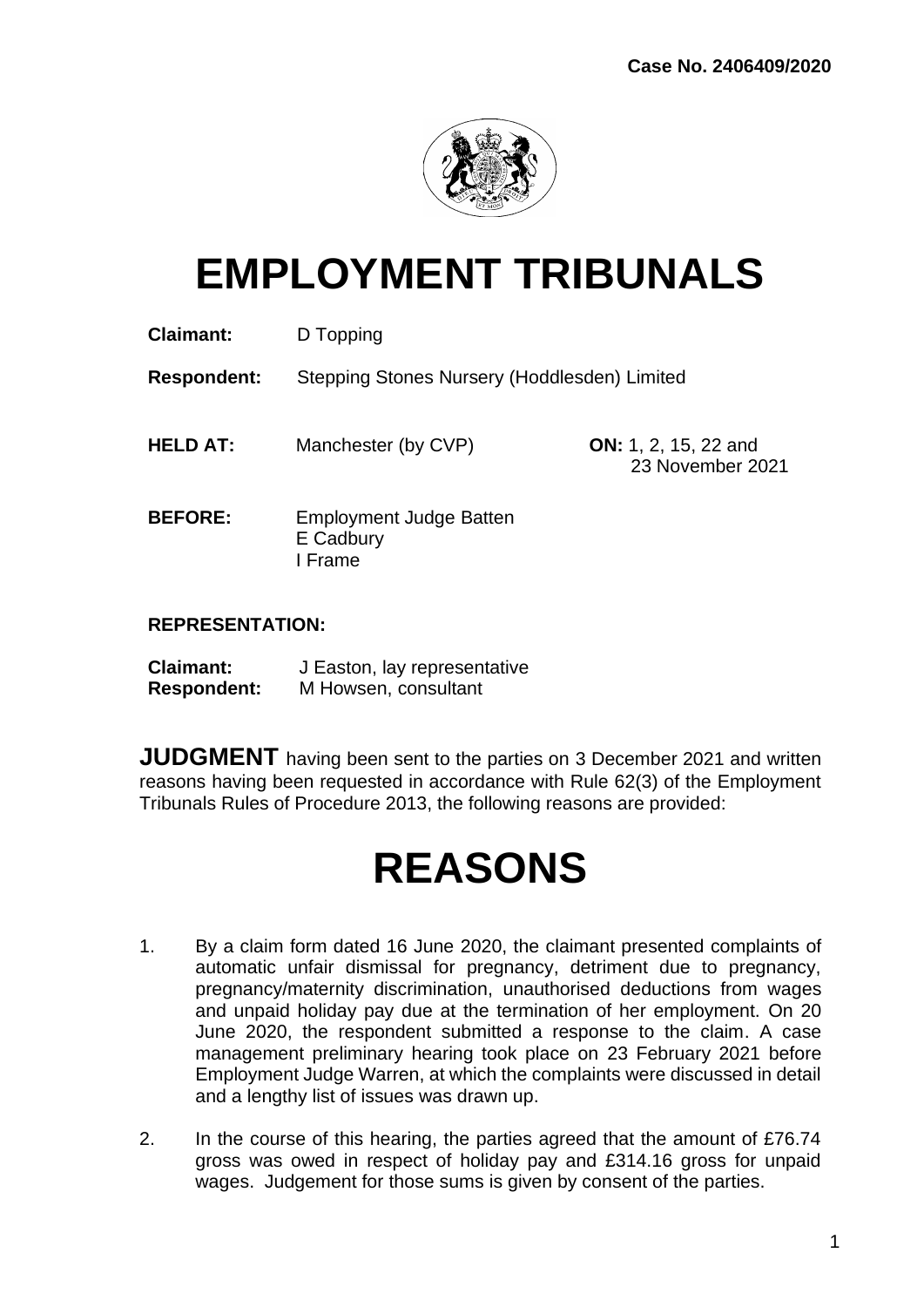3. Oral judgment was given in respect of the complaints in the list of issues below, on the last hearing day. At the end of the oral judgment, the respondent's representative requested written reasons.

## **Evidence**

- 4. A bundle of documents comprising 275 pages was presented at the commencement of the hearing in accordance with the case management Orders. A number of further documents were added to the bundle in the course of the hearing including the unredacted versions of furlough spreadsheets. References to page numbers in these Reasons are references to the page numbers in the bundle.
- 5. The claimant gave evidence herself and called Jodie Mills, a former employee of the respondent to give evidence in support of her claim. The respondent called 2 witnesses, being: Julie Mercer – the owner of the nursery; and Zara Costello – the claimant's line manager. All of the witnesses gave evidence from written witness statements and were subject to crossexamination.

## **Issues to be determined**

6. At the outset of the hearing, the Tribunal discussed the complaints and issues with the parties. It was agreed that the issues to be determined by the Tribunal at this hearing were as follows:

### **Unfair Dismissal - section 99 of the Employment Rights Act 1996 ("ERA")**

**The Claimant asserts that her dismissal was automatically unfair because "the reason or principal reason for the dismissal" was her pregnancy and not redundancy.**

**Issues:**

- **1. What was the reason or principal reason for the Claimant's dismissal?**
- **2. Was the dismissal of a prescribed kind i.e. related to the Claimant's pregnancy?**

### **Detriment on grounds of pregnancy - section 47C ERA**

**The Claimant asserts that the Respondent's failure to consult properly with her on or before the 20 April 2020 about:**

- **(i) changes to her contract of employment (i.e. the reductions from 37 hours to 20 hours and the further reduction from hours to 16 hours);**
- **(ii) the furlough scheme and how it applied to her (including the application to her of the SSP when she was not in fact sick but was `self-isolating'**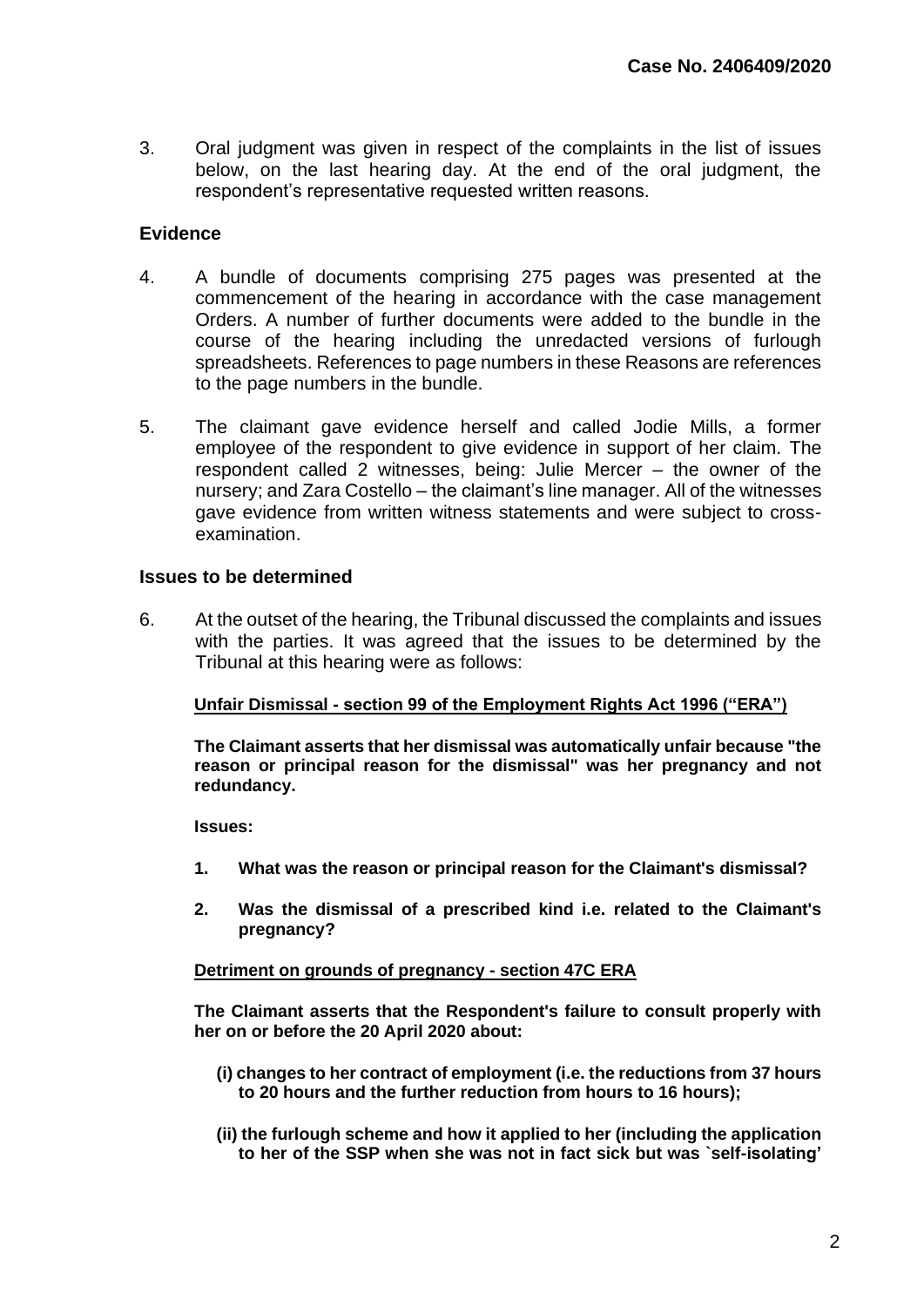**with its agreement) and any changes to her as and when new information emerged, and**

**(iii) over the termination of her contract;**

**and that each amounted to detriments.**

**Issues:**

- **1. Did one or more of the acts complained of and described above amount to a detriment?**
- **2. If so, was that act or acts done for a prescribed reason i.e. the Claimant's pregnancy?**

#### **Unlawful unfavourable treatment on the grounds of pregnancy - section 18 of the Equality Act 2010**

**The Claimant asserts that the Respondent's failure to consult properly with her on or before the 20 April 2020 about:**

- **(i) changes to her contract of employment (i.e. the reductions from 37 hours to 20 hours and the further reduction from 2020 hours to 16 hours);**
- **(ii) the furlough scheme and how it applied to her (including the application to her of the SSP when she was not in fact sick but was `self-isolating' with its agreement) and any changes to her as and when new information emerged, and**
- **(iii) her solely being selected for redundancy and the post-hoc criteria, culminating in the termination of her contract with dismissal itself;**

**were each acts of unlawful discrimination.**

**Issues:**

- **1. Did any of the acts or omissions described above amount to unfavourable treatment of the Claimant?**
- **2. If so, were any of those acts or omissions because of her pregnancy**

### **Findings of Fact**

7. Having considered all the evidence, the Tribunal made the following findings of fact on the basis of the material before it taking into account contemporaneous documents where they exist and the conduct of those concerned at the time. The Tribunal resolved such conflicts of evidence as arose on the balance of probabilities. The Tribunal has taken into account its assessment of the credibility of witnesses and the consistency of their evidence with surrounding facts.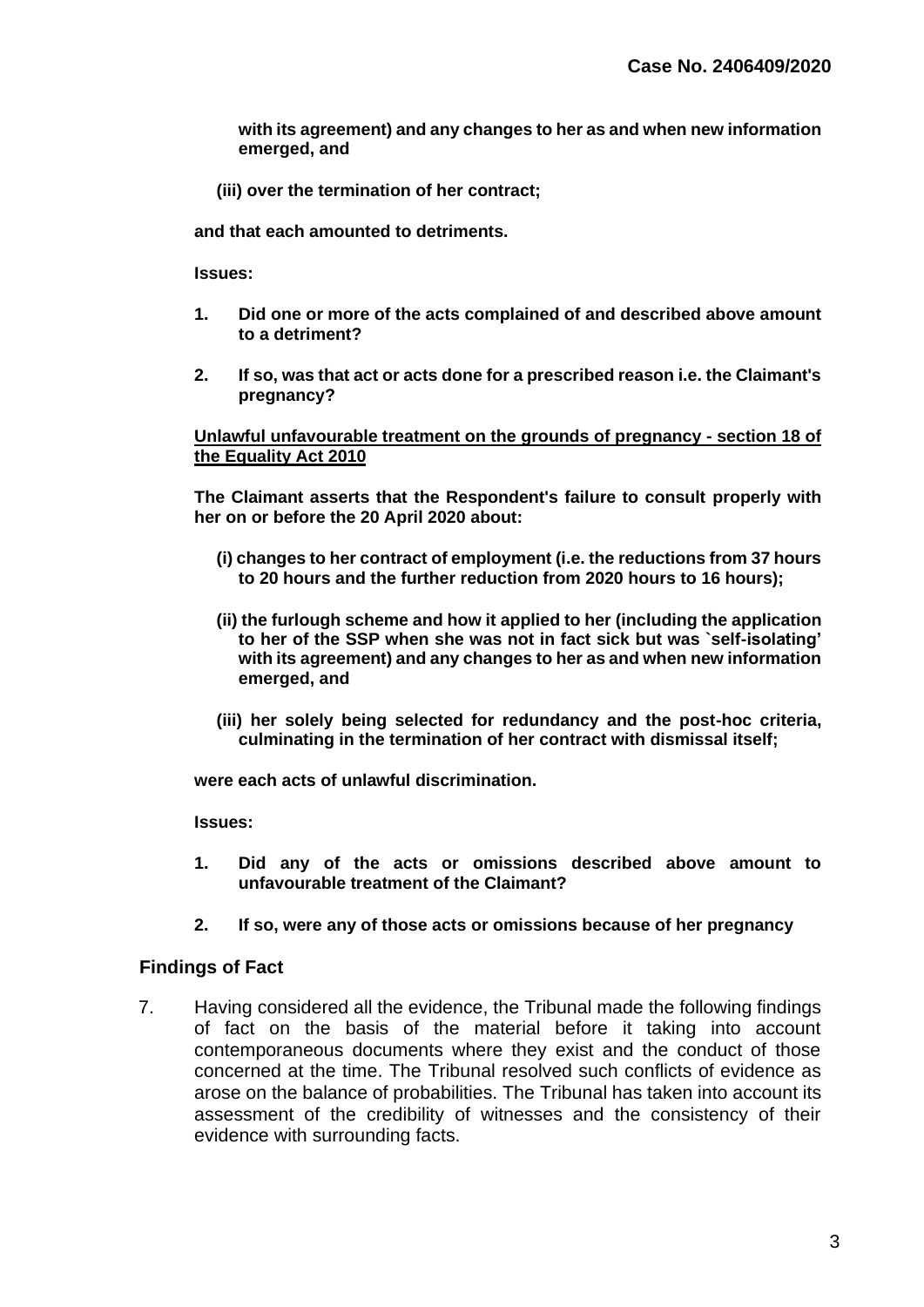- 8. Having made findings of primary fact, the Tribunal considered what inferences it should draw from them for the purpose of making further findings of fact. The Tribunal have not simply considered each particular allegation, but have also stood back to look at the totality of the circumstances to consider whether, taken together, they may represent an ongoing regime of discrimination.
- 9. The findings of fact relevant to the issues which have been determined are as follows.
- 10. The claimant commenced employment with the respondent on 24 February 2020 as a Nursery Nurse. The claimant is a Level 3 qualified nursery nurse. Her contract of employment appears in the bundle at page 48. It was signed on 17 February 2020 and provides for 37 hours per week, paid at the National Minimum Wage rate which, at the material time was £7.70 because the claimant was 21 years of age.
- 11. Prior to the COVID-19 pandemic, the respondent catered for approximately 34 children daily, with over 60 children on its books.
- 12. On 2 March 2020, the claimant told her line manager, Ms Costello, that she was pregnant. The next day (3 March 2020) a pregnancy risk assessment was carried out which appears in the bundle.
- 13. A few days later, in the course of a discussion about the claimant's pregnancy, Ms Costello told the claimant that Ms Mercer, the owner of the nursery, would "come round to it", and she mentioned the fact that the claimant was on probation. Other comments were made, including questions about whether the claimant was, in fact, going to keep the baby and whether that would be a good idea, and reference was made to the claimant's partner or father of the baby at the time.
- 14. In the week commencing 16 March 2020, the global pandemic situation was developing. The claimant began to question whether she, as a pregnant woman, should be self-isolating. Ms Mercer talked to the claimant about reducing her hours.
- 15. On Friday 20 March 2020, the respondent convened a meeting with staff because the numbers of children attending the nursery were beginning to reduce as people decided to self-isolate or work from home. The respondent anticipated that its finances would be affected, as no doubt they would be, if people took their children out of the nursery and there were less places filled. It was therefore put to the staff that working hours might need to be reduced. Nobody objected to that proposal and staff were asked how many hours they might be willing to drop.
- 16. The next Monday, 23 March 2020, the claimant went to work and she had a conversation with the managers about shielding. The respondent suggested that she should go off sick and the claimant agreed to do so and agreed to be paid Statutory Sick Pay. As a result, the claimant went home early that day without finishing her shift.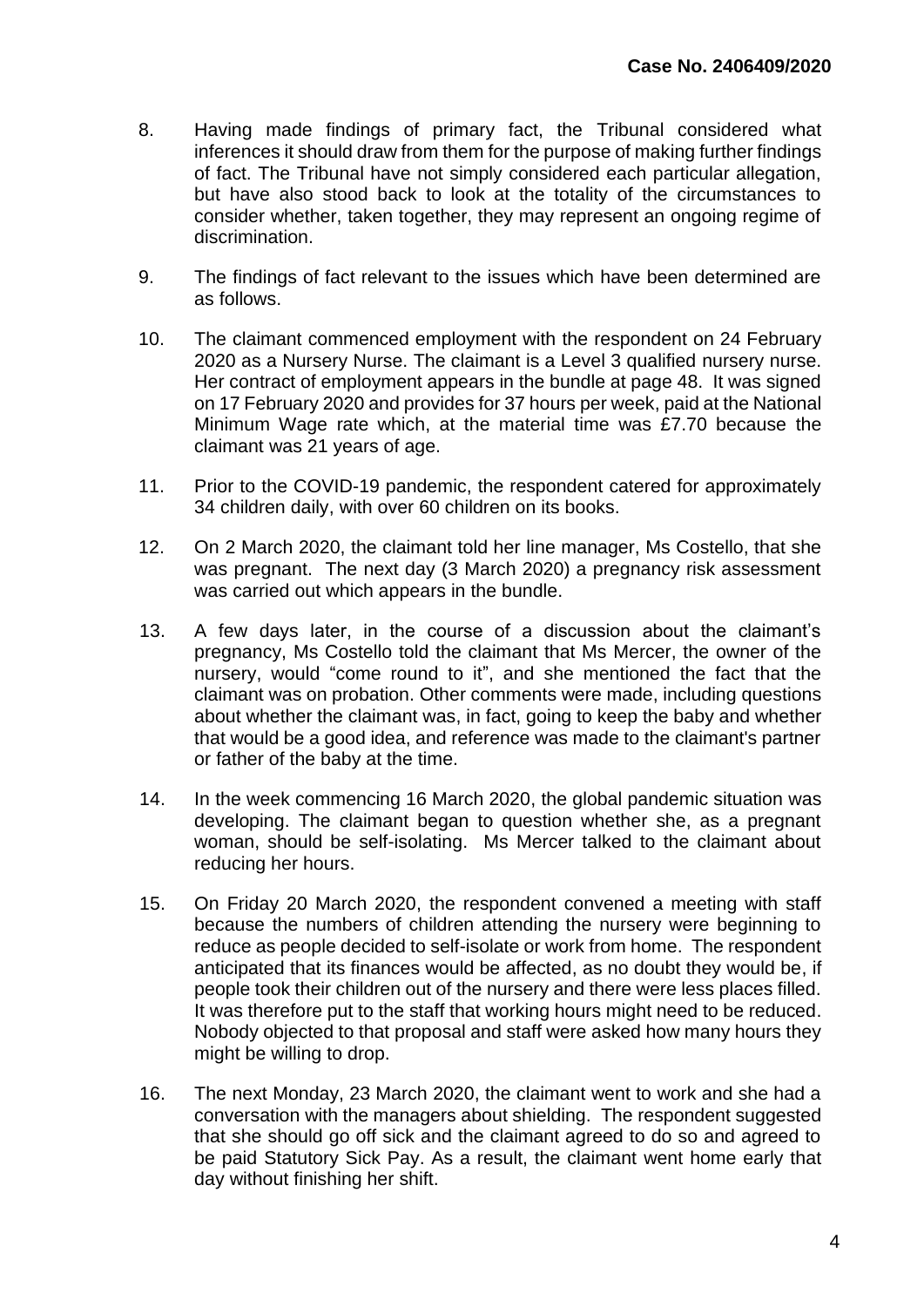- 17. The following day, Tuesday 24 March 2020, the claimant was called back to work by the respondent, to a meeting in the kitchen. The respondent announced that it was having to reduce staff hours even more than it had expected because less children were coming to the nursery than it had expected. Ms Mercer's evidence to the Tribunal was that the respondent could not guarantee anything beyond 20 working hours per week for the claimant. No evidence or rationale was produced to explain why the claimant should have this precise figure imposed upon her, either at the time or in evidence to the Tribunal. The claimant had, by that stage, agreed to be off sick and in receipt of SSP. In this regard, the Tribunal noted that the weekly rate of SSP is less than the claimant's pay for 20 hours per week.
- 18. The claimant was asked to sign a document confirming that she would reduce her hours from 37 to 20 per week. The document appears in the bundle at page 62. It is not a standard letter when compared with the other respondent's letters in the bundle. It was typed up in haste by Ms Costello and the letter told the claimant that she might be furloughed under the furlough scheme which was to be introduced shortly by the Government and that, if so, she was warned that she might later have to pay back any money received from the furlough scheme. That was an incorrect and misleading statement, given the terms under which employees were furloughed. At the time, the claimant was the only employee to have her hours formally cut. She was the only employee to get such a letter and she was asked to sign it immediately.
- 19. From Monday 30 March 2020, the claimant was placed on the furlough scheme and in receipt of furlough pay. She was paid at 80% of 20 hours per week, even though the claimant had never worked only 20 hours per week and despite that the reference date for calculation of furlough pay had been established to be 19 March 2020, a date when the claimant was working fulltime, 37 hours per week. The claimant's colleagues were paid at 80% of 37 hours per week and suffered no reduction in hours/pay. They had not been asked to sign a letter as the claimant had been nor were any of them asked, as the claimant was, to reduce their hours from full-time hours to some fraction of full-time hours.
- 20. On 2 April 2020, the claimant was asked to sign a letter (which appears in the bundle at page 63) about furlough and her agreeing to 80% of wages. Again, there is no evidence that any other employees were asked to sign this letter, whether on furlough or not. In fact, the letter talks about the claimant being furloughed in the future when the respondent's claims for furlough pay for the claimant started from 30 March 2020 onwards.
- 21. On 20 April 2020, the claimant was asked to telephone the nursery. The claimant was by then on furlough. She spoke to Ms Costello who told her that she was being made redundant. The claimant was shocked and upset. There was a short conversation in which no mention was made of any selection process having been carried out or criteria applied to the claimant which might lead to her selection for redundancy. In the note which Ms Costello compiled, it is apparent that the discussion included the issue of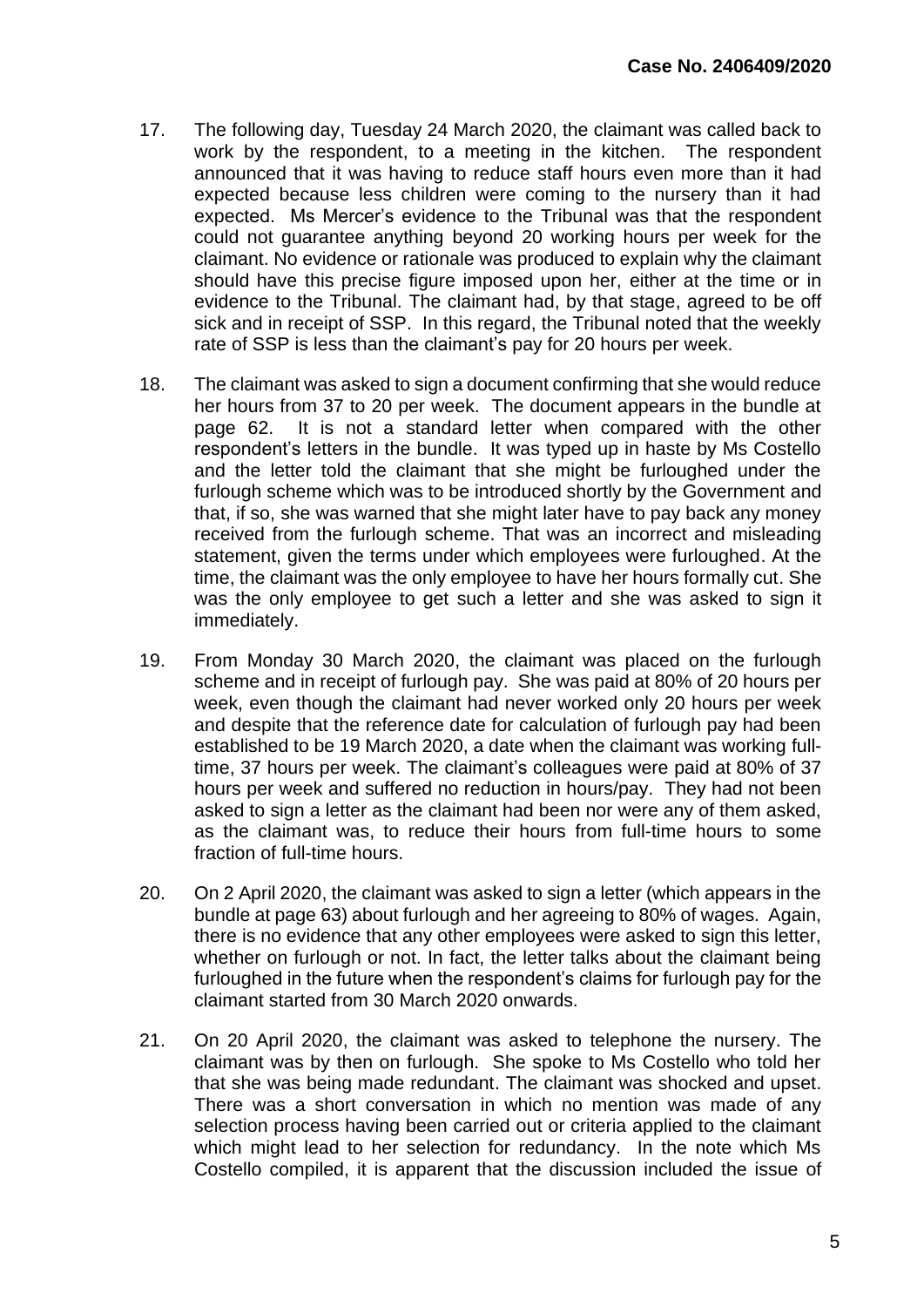whether the claimant might be better off on benefits. There had been no consultation, and no warning of redundancy. The claimant was told that she would get a letter to confirm her redundancy the next day, 21 April 2020. That letter did not in fact arrive until 24 April 2020.

- 22. The claimant was very upset. She posted the news of her redundancy on Facebook which led to a number of texts which appear in the bundle at page 86. Ms Costello texted the claimant to say that the respondent had guidance from Ms Mercer's accountant to the effect that anybody could be made redundant whilst on furlough.
- 23. On 21 April 2020, the respondent made its first claim for furlough pay to cover the period from 30 March to 24 April 2020. The list of employees in the claim included the claimant, and it appears in the bundle at page 215 and also page 151.
- 24. On 24 April 2020, the claimant still had not received the respondent's letter about her redundancy when she was asked to call the respondent again. Ms Costello suggested that she had been trying to get hold of the claimant, although there was no evidence to suggest that she had been chasing the claimant, for example no text or WhatsApp messages at the time.
- 25. The claimant spoke to Ms Costello, who told the claimant that she had been advised by "an HR provider" to speak to the claimant and to explain the reasons for her redundancy. The claimant was then told that she had been pooled and that others in the pool had 'out-competed' her in a selection process. The respondent's case had been that the selection process had taken place on 19 April 2020. The evidence of the selection process appears in the bundle at page 64 and it is dated 19 April 2020, however the metadata confirms that the document was not in fact written until 24 April 2020, which is the date on which the claimant received her letter of dismissal which appears in the bundle at page 71.
- 26. The claimant was advised of her right to appeal her dismissal but she felt there was little point in doing so. The claimant took the view that because of the respondent's treatment of her and because it had made her redundant whilst pregnant, she did not trust the respondent and so did not pursue an appeal.
- 27. On 30 April 2020 the claimant commenced early conciliation, naming Ms Mercer and also Stepping Stones Nursery as her employer(s) in the ACAS submission form.
- 28. In mid May 2020, the respondent embarked on an exercise to get its staff to sign what backdated letters about discussions which it said had taken place on 20 or 23 March 2020, about agreeing to reduce their hours. There were no specified hours in those letters, which appear in the bundle. In addition, several of the respondent's staff have signed up to 4 letters with no explanation of why that was necessary, beyond the fact that the respondent had by then engaged legal advisers and was aware of the claimant having commenced early conciliation.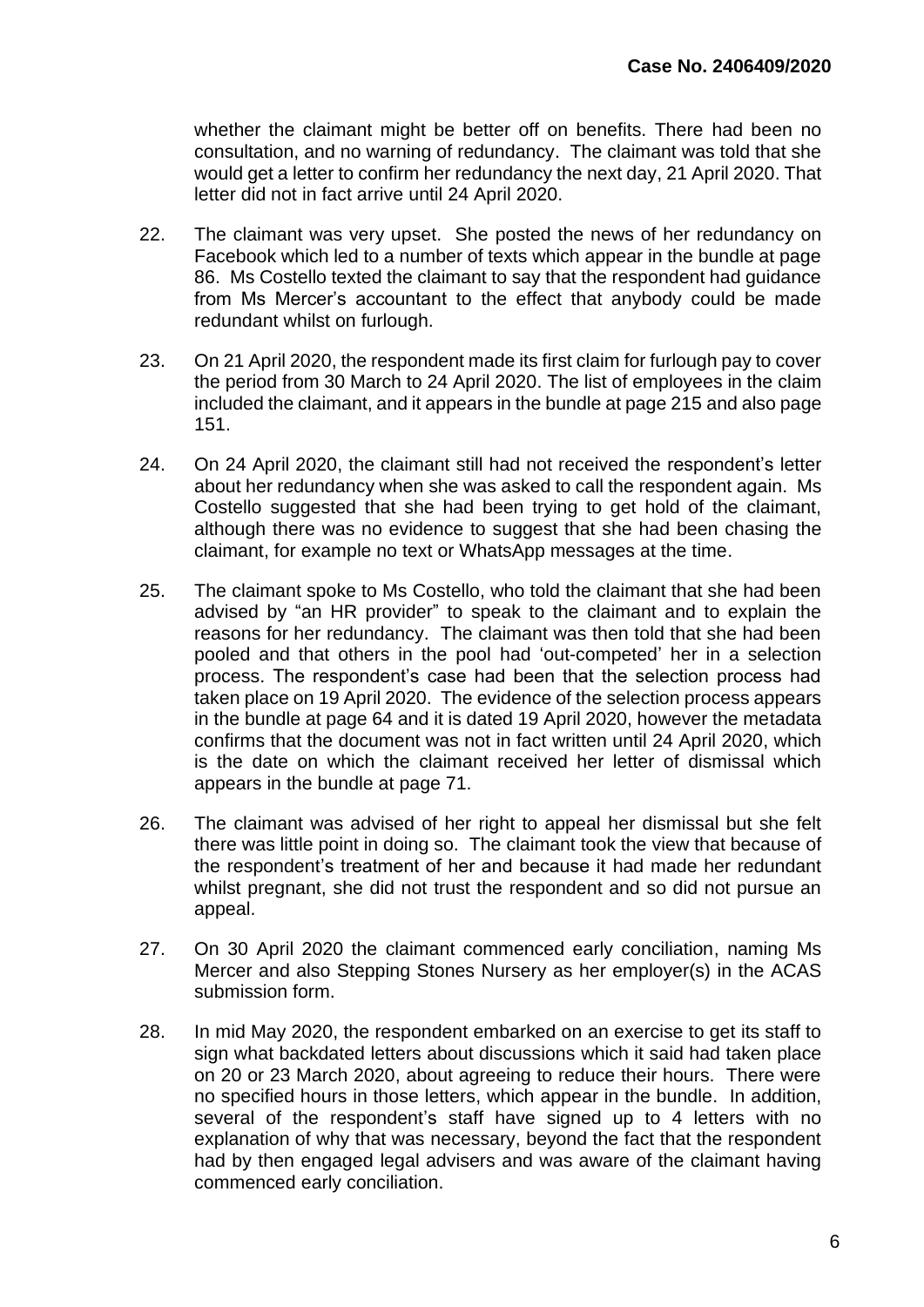## **The Law**

29. A concise statement of the applicable law is as follows.

*Pregnancy discrimination*

30. Section 18(2) of the Equality Act 2010 ("EqA") provides:

*A person (A) discriminates against a woman if, in the protected period in relation to a pregnancy of hers, A treats her unfavourably –*

*(a) because of the pregnancy, or*

*(b) because of illness suffered by her as a result of it.*

31. Section 18(4) EqA provides:

*A person (A) discriminates against a woman if A treats her unfavourably because she is exercising or seeking to exercise, or has exercised or sought to exercise, the right to ordinary or additional maternity leave*.

- 32. The protected period begins when the pregnancy begins and ends, if the woman has the right to ordinary and additional maternity leave, at the end of the additional maternity leave period or (if earlier) when she returns to work after the pregnancy or if she does not have that right, at the end of the period of 2 weeks beginning with the end of the pregnancy.
- 33. Section 39(2) EqA provides, amongst other things, that an employer must not discriminate against an employee by dismissing the employee or subjecting that employee to a detriment.
- 34. Unfavourable treatment will be because of the protected characteristic if the characteristic is an "effective cause" of the treatment; it does not need to be the only or even the main cause.
- 35. Section 136 EqA provides:
	- *(2) If there are facts from which the court could decide, in the absence of any other explanation, that a person (A) contravened the provision concerned, the court must hold that the contravention occurred.*

*(3) But subsection (2) does not apply if A shows that A did not contravene the provision.*

36. The Court of Appeal in *Ayodele v CityLink Ltd and another [2017] EWCA Civ 1913* reaffirmed that there is an initial burden of proof on the claimant; - the claimant must show that there is a prima facie case of discrimination which needs to be answered. The Court of Appeal concluded that previous decisions of the Court of Appeal, such as *Igen Ltd v Wong [2005] IRLR 258* remained good law and should continue to be followed by courts and tribunals.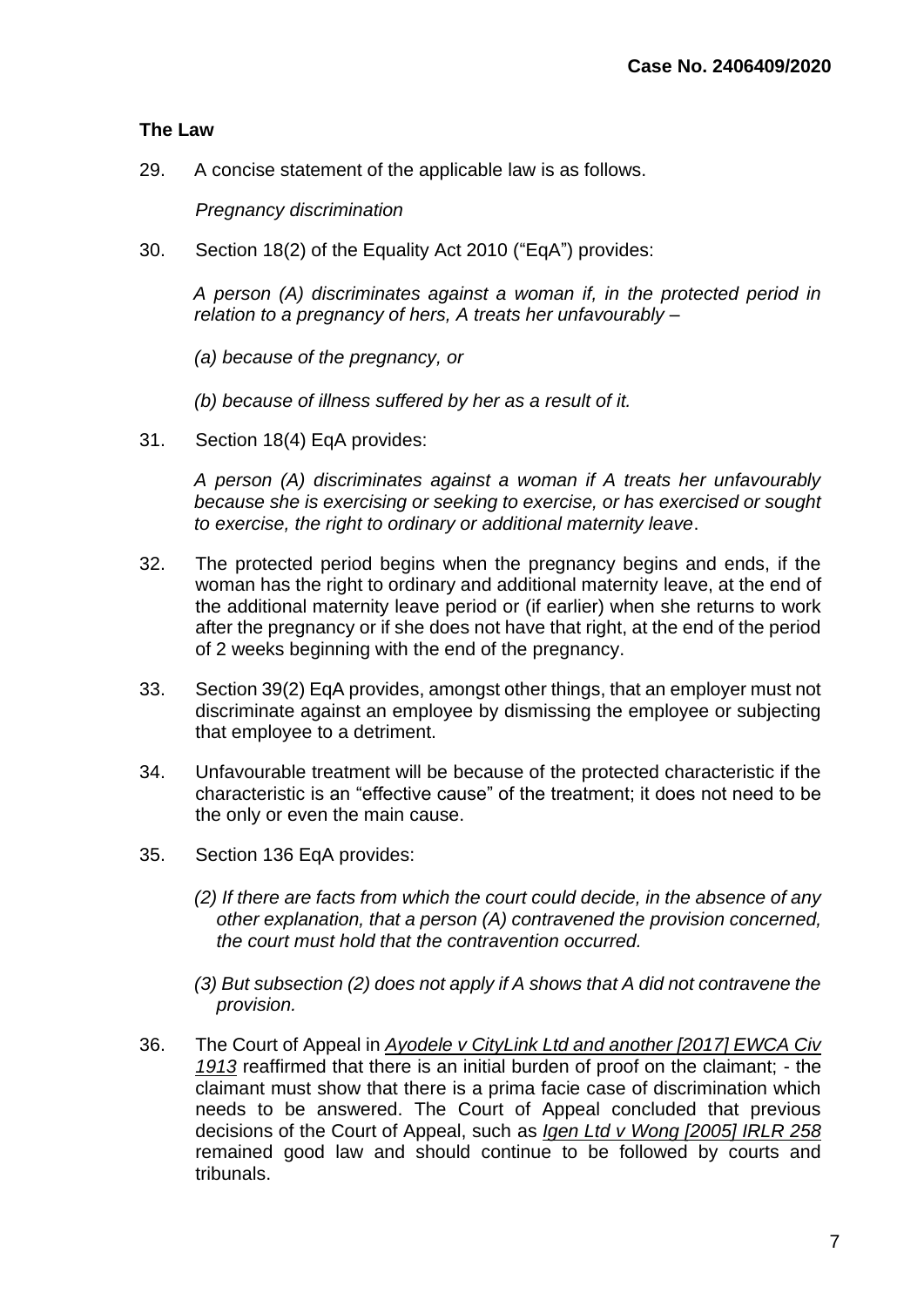## *Detriment on grounds of pregnancy*

37. Section 47C of the Employment Rights Act 1996 ("ERA") provides that an employee has the right not to be subjected to any detriment by any act, or any deliberate failure to act by his employer done for a prescribed reason. Pregnancy is a prescribed reason.

## *Unfair dismissal*

- 38. Section 99 ERA, read with Regulation 20 of the Maternity and Parental Leave etc Regulations 1999, provides, amongst other things, that an employee who is dismissed shall be regarded as unfairly dismissed if the reason or principal reason for the dismissal is that the employee is pregnant.
- 39. In the course of submissions, the Tribunal was referred to a number of additional cases by the parties' representatives, as follows:
	- Moon v Homeworthy Furniture (Northern) Limited [1976] IRLR 298
	- Orr v Vaughan [1981] IRLR 63
	- Ladbroke Courage Holidays Limited v Asten [1981] IRLR 159
	- Timex Corporation v Thomson [1981] IRLR 522
	- James W Cook & Co (Wivenhoe) Limited v Tipper [1990] IRLR 386
	- O'Neill v Governors of St Thomas More RC VA Upper School [1996] IRLR 372
	- Blatt v North and another ET 2301667/1996
	- Zafar v Glasgow City Council [1998] ICR 120
	- Waite v Tomassen UK Limited ET 1900285/1998
	- Nagarajan v London Regional Transport [2000] 1 AC 501
	- Chief Constable of West Yorkshire Police v Khan [2001] ICR 1065
	- Painter v Hutchinson [2007] EWHC 758
	- London Borough of Islington v Ladele [2009] IRLR 154
	- Makysmiuk v Bar Roma Partnership UKEAT/0018/12
	- Bly v Sheffield and Hallamshire County Football Association Limited ET 1805053/2013
	- Marlowe v AIG [2017] UKEAT/0267/17
	- Interserve FM Limited v Tuleikyte [2017] IRLR 615
	- South West Yorkshire Partnership NHS Trust v Jackson UKEAT/0090/18
	- Northampton Borough Council v Cardoza and others [2019] EWHC 26
	- Prosser v Community Gateway Association Limited ET 2413672/2020
	- Mhindurwa v Lovingangels Care Limited ET 33116363/2020

The Tribunal took these cases as guidance but not in substitution for the statutory provisions.

## **Submissions**

40. The representative of the claimant presented detailed written submissions and also made a number of oral submissions which the Tribunal has considered with care but does not rehearse in full here. In essence it was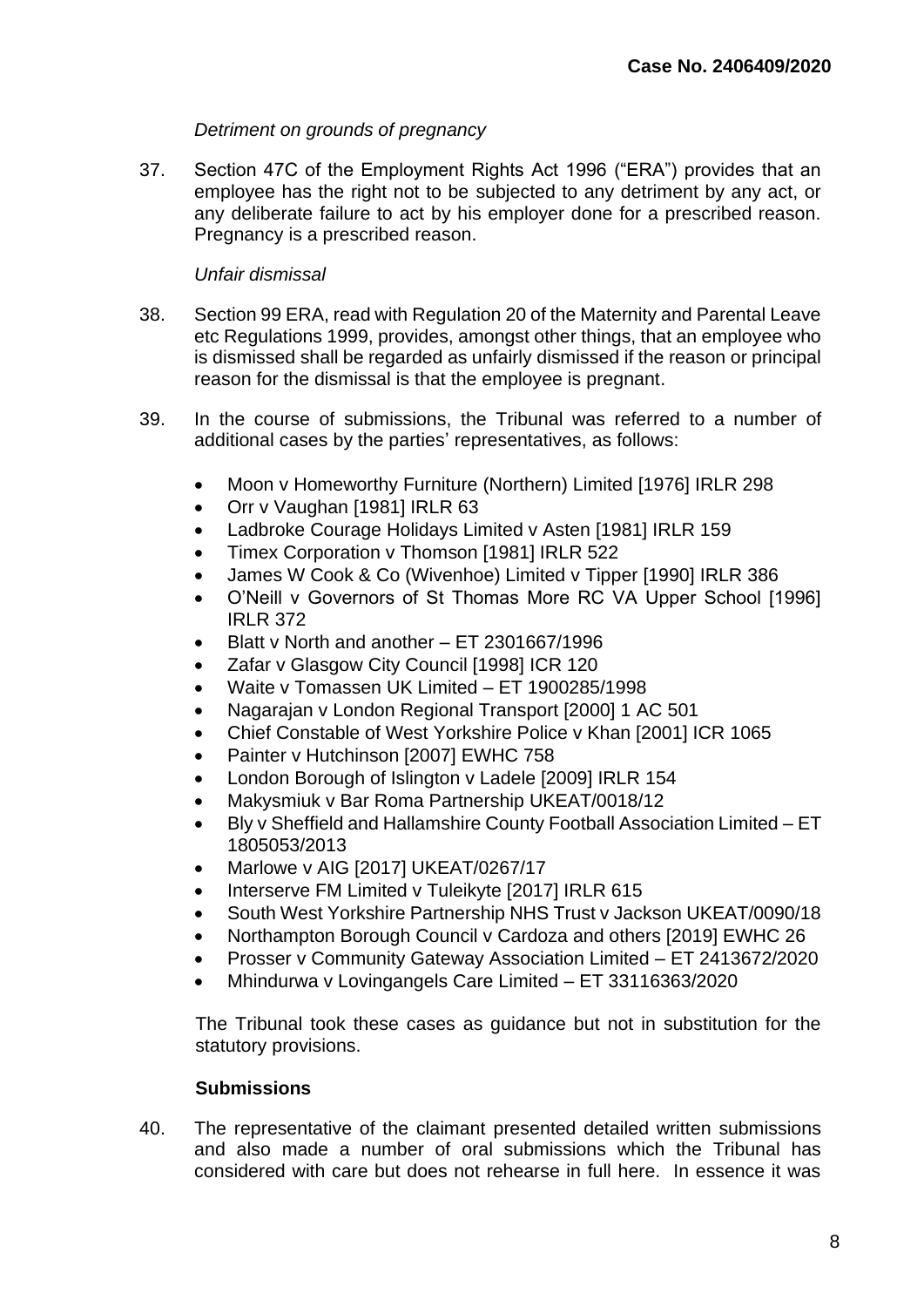asserted that:- there was no genuine redundancy situation; that no or no fair procedures were followed when the respondent purported to dismiss the claimant as redundant; that the respondent had brought no evidence of its financial situation upon which a number of its decisions and actions were said to be based; that the respondent had a problem with pregnant employees; that the claimant as a pregnant woman should have been treated as vulnerable to COVID and suspended on maternity grounds rather than subjected to pressure to agree to a reductions in hours and pay; that the reduction in hours was a fiction; that the claimant was the only employee to be subject to reductions in hours and pay and she was the only pregnant employee; the respondent has not explained in any meaningful way why the claimant was singled out for such treatment; that the treatment was in fact designed to encourage the claimant to resign and leave; that a number of documents have been backdated and/or could not have been produced on the dates suggested; and that the credibility of the respondent's witnesses should be questioned and their evidence should be discounted.

- 41. In the course of submissions, the claimant's representative also referred the Tribunal to guidance in the *EHRC Employment Code,* the ACAS guidance on managing redundancy for pregnant employees and to articles from the website of an organisation called "Pregnant but screwed".
- 42. The respondent's representative also made a number of detailed submissions which the Tribunal has considered with care but does not rehearse in full here. In essence it was asserted that:- that the respondent has provided cogent evidence of the lead up to the claimant's reduction in hours; it was the claimant's choice to go off sick and she was not coerced into doing so; it was clear to the claimant that the respondent had less children coming in to the nursery after 23 March 2020; documents show other staff members also agreed to short-time working; the documents for other staff differed to those issued to the claimant because each individual's circumstances were different; that the respondent could not offer the claimant 37 hours of work when shielding ended, hence its letter to reduce her hours to 20 per week; that the respondent was not aware of the furlough scheme when it discussed arrangements with the claimant; that the respondent consulted its legal advisors in May 2020 and at that stage issued letters to staff to formalise and record arrangements previously made; the claimant was given her letter earlier due to her unique circumstances and because she was wanting to shield; on the issue of the reason for the claimant's dismissal, it was contended that context was important – the pandemic lockdown and the fact that the nursery was only open for key workers with a resulting reduction in income; the claimant's work group was over-staffed and an appropriate selection process was undertaken; it was logical that the claimant was selected for redundancy; and that in any event, the respondent suffered 3 staff departures in June and July so there was no need for other redundancies.

**Conclusions** (including where appropriate any additional findings of fact)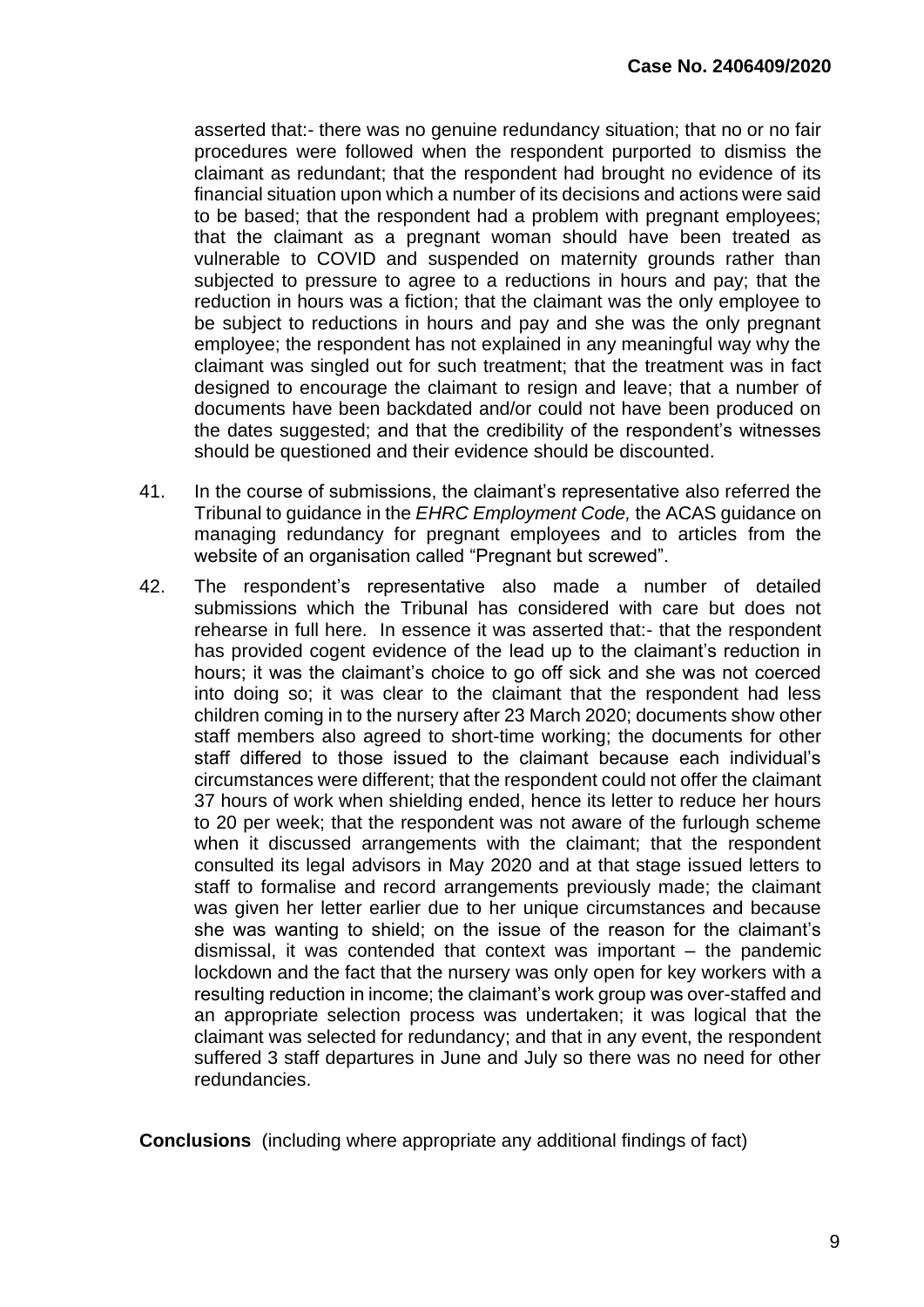43. The Tribunal has applied its relevant findings of fact and the applicable law to determine the issues in the following way. The Tribunal looked first at the discrimination and detriment complaints, dealing with the issue of the claimant's dismissal last, as that was the final act relied upon.

## *Detriment on grounds of pregnancy*

- 44. The Tribunal considered each of the 3 things about which she asserted that the respondent failed to consult her properly In respect of reducing the claimant's contractual working hours from 37 hours to 20 hours, the Tribunal has found that there was a meeting on 24 March 2020, where the reduction in the claimant's hours was first raised by the respondent and the figure of 20 hours was stated. There was no consultation about that reduction – the respondent simply said it was going to reduce working hours as even less children were coming to the nursery than it had anticipated. Ms Mercer's evidence was that the respondent could not guarantee anything for the claimant beyond 20 hours. No rationale was produced for why the claimant should be given only 20 hours, nor why such a precise figure should be imposed upon her nor how the figure was arrived at, particularly when the claimant was at this time officially off sick with agreement of the respondent and only being paid SSP, which the Tribunal noted is less than the claimant's 20 hours' pay. In terms of costs, there was no saving to the respondent arising from the proposal.
- 45. The claimant was anxious about the escalating pandemic and her pregnancy. The respondent asked the claimant to sign a document to agree to reduce her hours from 37 to 20 (page 62 in the bundle). The Tribunal agreed with the submissions of Mr Easton, that the claimant was presented with Hobson's Choice, between signing the document or quite possibly having no job. This was in the context of comments from the respondent's managers about whether the claimant should, or wanted to, keep the baby and other negative inferences which were made. The claimant's evidence was that she had hoped to build her hours back up, as the children returned to nursery, as the pandemic subsided. The claimant was clearly reluctant to sign, and the Tribunal considered that the she did not freely give her consent to the reduction in hours. She was given a letter which was not a standard letter, which had been drafted in haste and not even set out on the respondent's headed paper as other letters were. It was typed up in haste by Ms Costello and, further, for reasons unexplained by the respondent, the letter told the claimant that she might be furloughed but also that she might have to pay back any money she received from the scheme. The claimant was the only employee to have her hours formally cut and to get a letter like that, or any letter at the time, and to be asked to sign it there and then. In those circumstances, the Tribunal considered that the claimant's pregnancy operated in the minds of the respondent when it decided how to deal with her because the claimant was dealt with differently to all other employees. The only difference was that the claimant was pregnant. The respondent have failed to provide any other or credible explanation for the difference in treatment. In reaching this conclusion, the Tribunal also took into account that it was only after ACAS early conciliation commenced, on 30 April 2020, that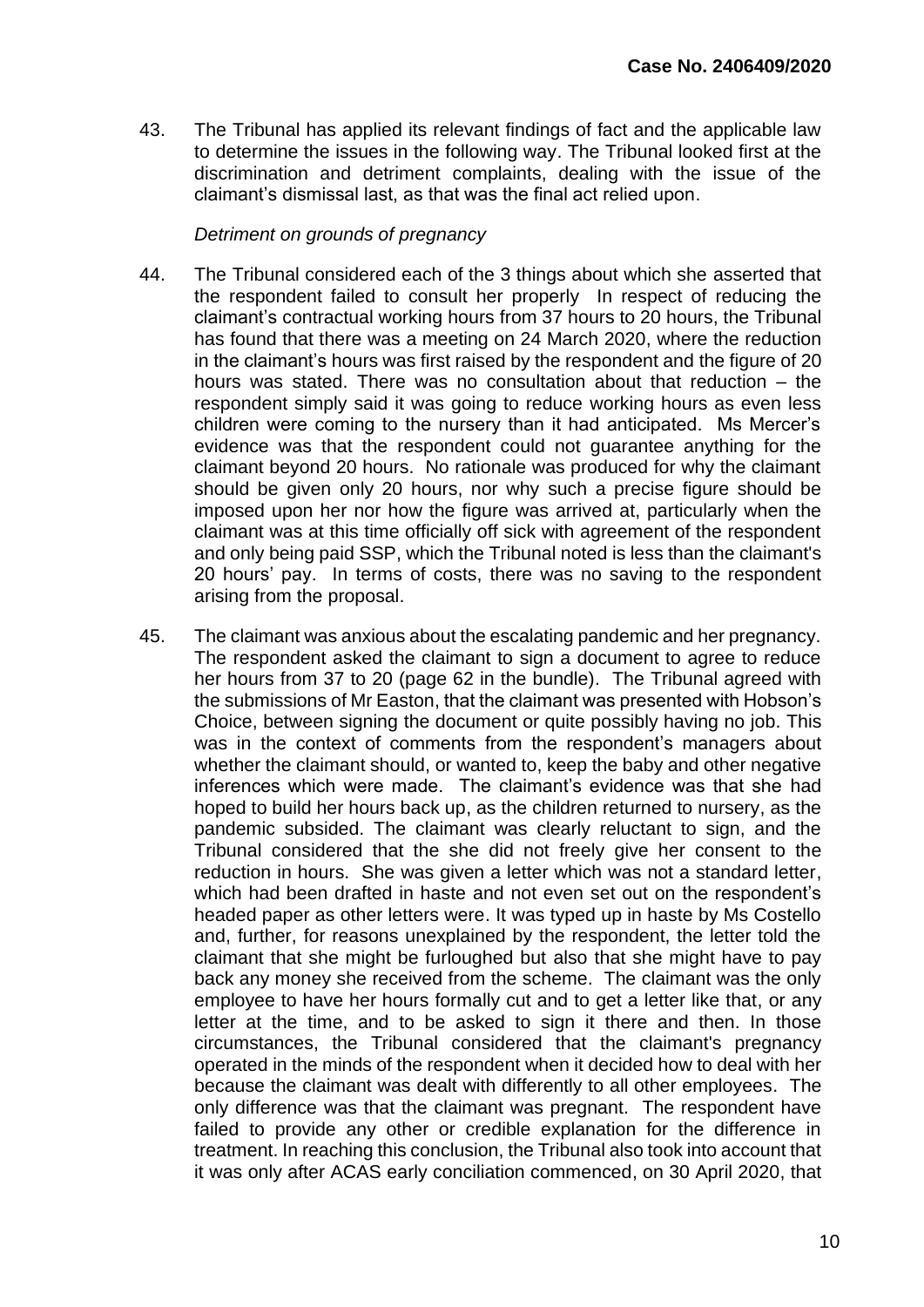other employees were then asked to sign what were vague letters about potential reduction(s) in hours, and with no reductions specified. That, the Tribunal considered, was an attempt to "re-write history" once the respondent was on notice of a potential Tribunal claim.

- 46. The Tribunal considered how the furlough scheme was applied to the claimant. On Monday 30 March 2020, the claimant was placed on the furlough scheme and, from that date, she was paid 80% of 20 hours pay, even though she had never worked only 20 hours a week, and even though the reference date for calculation of furlough pay was 19 March 2020 when the claimant was working 37 hours. The claimant gave unchallenged evidence that a colleague, Chloe, was furloughed on 80% of 37 hours. From the very limited evidence produced by the respondent, it appeared to the Tribunal that most, if not all of the other employees of the respondent who were on furlough were furloughed on 80% of their original full-time hours. The only employee treated differently was the claimant who was on 80% of a lower number of hours, and the claimant was pregnant. The respondent has not shown any other reason for this approach to the claimant, save that the claimant had signed the letter about reducing her hours to 20 hours per week. Given that the furlough scheme paid out at no cost to the respondent, the number of hours upon which an employee was furloughed did not affect the respondent's finances.
- 47. The respondent's evidence was that, initially, they did not understand the furlough scheme or how it worked, they were not sure what was happening, and that, at the beginning, it was confusing. However, at no time thereafter did the respondent seek to remedy any mistake in applicable hours nor did it correct its misunderstandings for example by discussing the situation with the claimant, or by withdrawing the letter which suggested she might have to repay her furlough money nor by increasing the claimant's furlough pay referable to the 37 hours per week upon which she was entitled to be furloughed.
- 48. The Tribunal considered that putting the claimant on furlough was at no cost to the respondent, despite the suggestions by the respondent that there was some cost to them, albeit unexplained. The respondent brought no evidence to support its contention as to a cost save for an article in 'Nursery World' magazine which suggested that some nurseries might be affected by changes in the Government's approach to funding for the childcare sector. The respondent brought no direct evidence of how (if at all) such changes might, or indeed did affect the respondent, if at all. By the time of this hearing, the Tribunal considered that such evidence, for example form the respondent's accounts, should be readily available to it. Ms Mercer told the Tribunal that she spent whole weekends going through the figures and getting advice from an accountant. Without any form of accounting evidence, the Tribunal was extremely dubious about the financial effects that the respondent contended for. There was simply no evidence to substantiate what Ms Mercer suggested.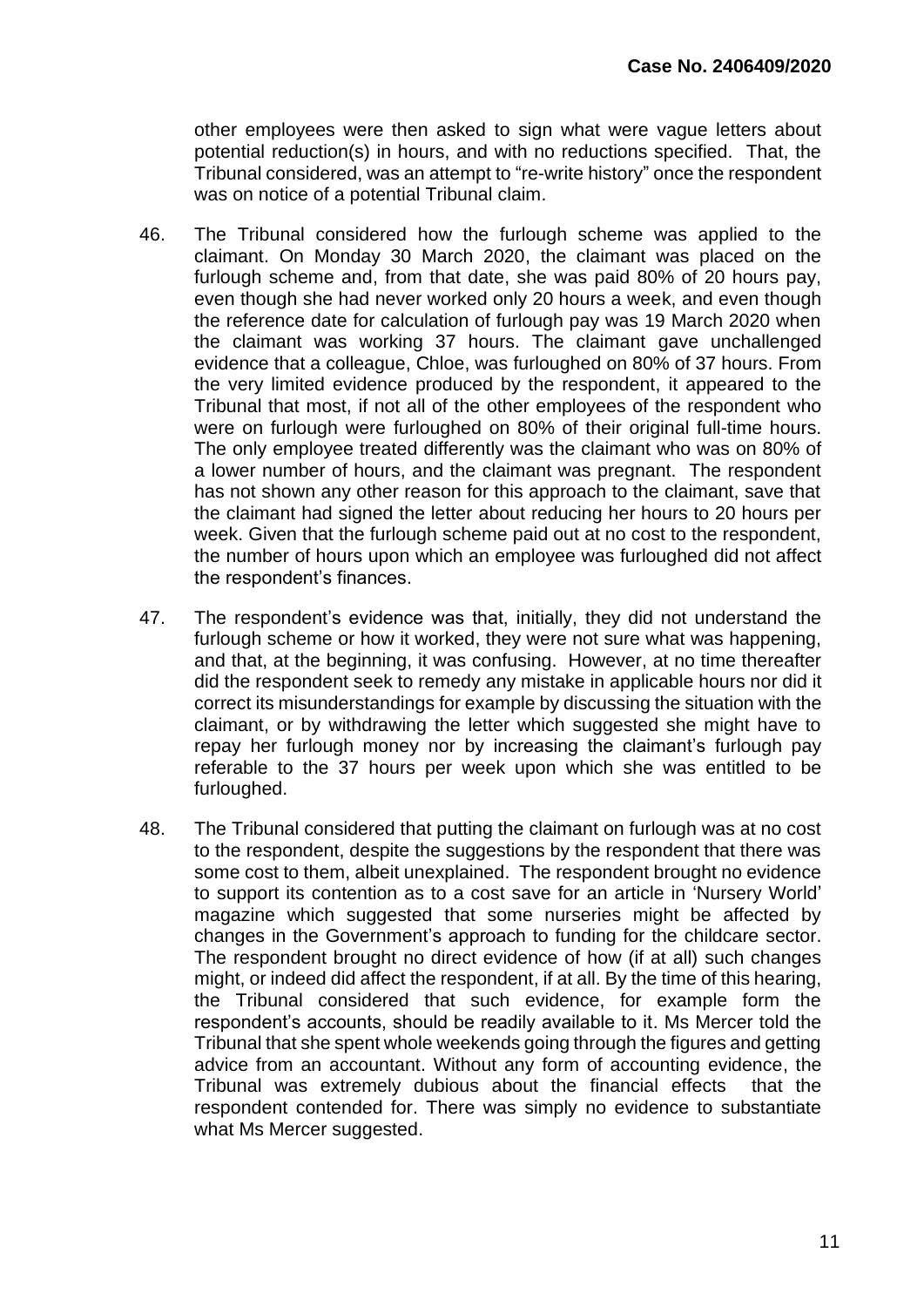- 49. The Tribunal noted that the claimant was dismissed whilst on furlough. Such action goes against UK Government advice during the pandemic and, as has been found, there was no evidence of any saving for the respondent from a dismissal at the time. The Tribunal noted that the timing of the claimant's dismissal was never explained, save by reference to the 'Nursery World' article of 17 April 2020. That article is not mentioned in the respondent's response form (ET3) nor is it referred to in either of the respondent's witness statements. It was introduced in evidence at this hearing as the respondent's case "grew in the telling". The Tribunal considered that, upon receipt of the article in 2020, the respondent would (and certainly should) have sought advice on what the changes to Government funding of childcare might mean for the respondent's business. There was no evidence that the respondent sought or obtained such advice despite that the respondent's witnesses repeatedly said they had got advice from the accountant, who was not called to give evidence. It would have been very easy for the respondent to obtain a statement from the accountant or its HR advisers, as to the respondent's situation at the time, with projections on income of the nursery, to explain the decisions and the action taken.
- 50. The claimant was the only employee to be dismissed when she was, whilst she was on furlough, with no evidence of any cost saving to the respondent. No other employee was declared redundant then or at any other time. There were later resignations of other employees but those were at least 9 weeks later. The Tribunal found that those resignations could not have been and were not known to the respondent at the time when the claimant was dismissed.
- 51. Further, the Tribunal considered that there was no consultation or selection procedure until redundancy was suggested and the "procedure" was only mentioned in the telephone conversation which took place on 24 April 2020. The Tribunal found that the purported selection matrix was at best produced that day and was backdated to 19 April 2020. The Tribunal therefore rejected this document as being inauthentic, taking into account that the respondent had conveniently lost what it said were its contemporaneous notes of discussions it claimed to have had. In those circumstances, the Tribunal rejected the selection matrix, finding that it had been produced to justify the respondent's decision to make the claimant redundant. The Tribunal also considered that the selection matrix and criteria were, in any event, slanted against the claimant. All the criteria relate to matters which ultimately depend on length of service, so that, in effect, the respondent was deciding the redundancy based on "last in, first out". This meant that the claimant was bound to be selected, as she had the shortest service. The Tribunal decided, on the balance of probabilities, that that was the respondent's intention all along.
- 52. In attempting to explain the approach to furlough pay, Ms Mercer claimed that her insurers had refused to cover her for business interruption. In her witness statement at paragraph 21, she suggested that she had understood or believed that she needed to contribute 35% to furlough payments. That again was a very precise figure which Ms Mercer could not explain and for which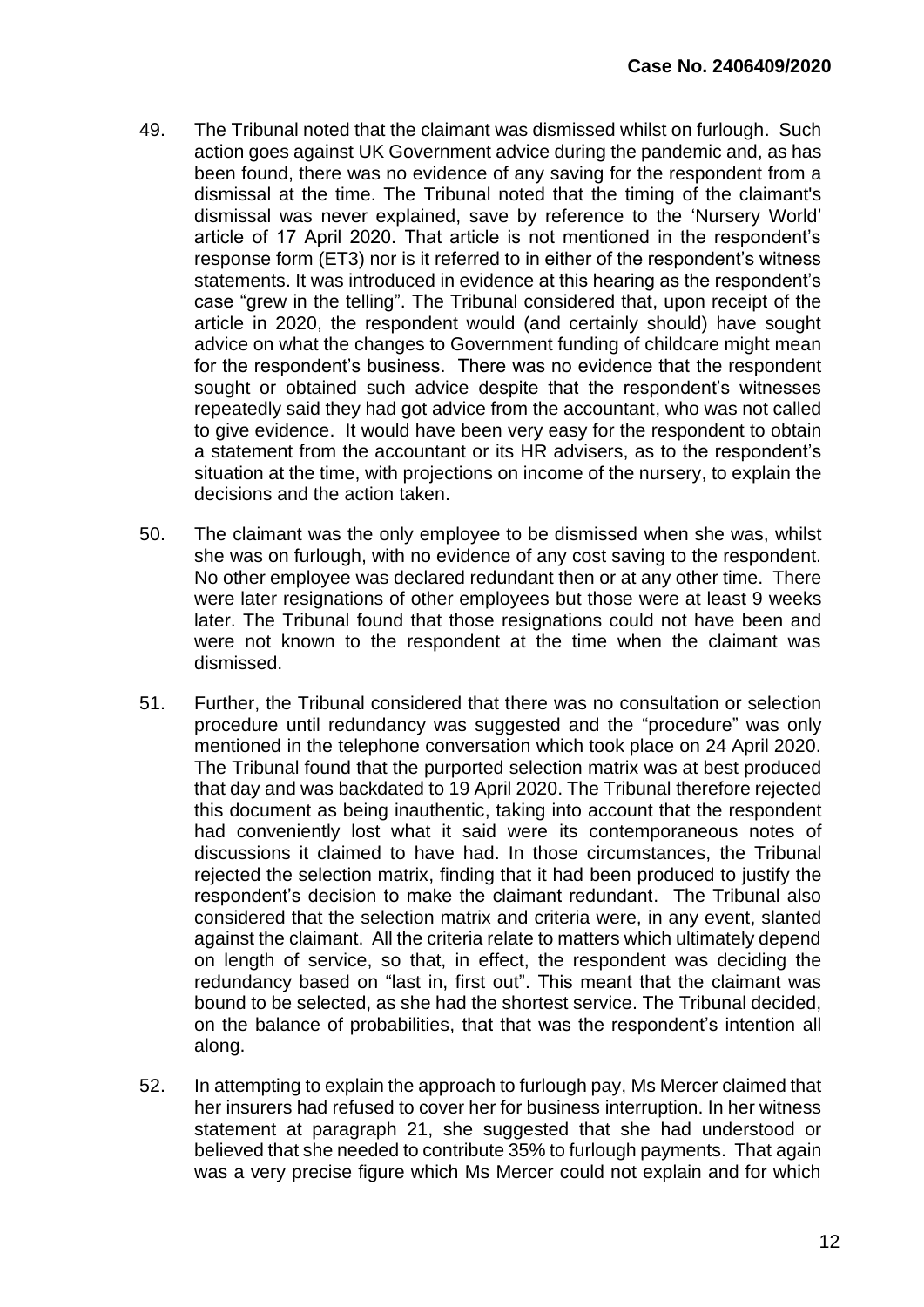no evidence was produced, whether by spreadsheets, accountant's workings, rotas or records for nursery attendance, sources of funding for each child, and how all this was affected by furlough and the Government's proposals. The evidence was that the respondent in fact made claims for furlough pay in gross amounts and was paid those amounts, or very close to what was claimed for the employees. There no evidence that the respondent had ever contributed, either at 35% or at all, to the furlough pay which its employees received.

53. In light of the above, the Tribunal considered that each of the 3 aspects contended for in the list of issues, amounted to detriment and concluded that those acts were each done for the prescribed reason of the claimant's pregnancy - the respondent has shown no other reason.

*Discrimination – unfavourable treatment on grounds of pregnancy*

- 54. The claimant asserts 3 issues under this complaint. The Tribunal has found that the changes to the claimant's contractual hours were pregnancy related detriment – see paragraphs 44 and 45 above. In turn, the Tribunal also concluded that the reduction in hours also constituted unfavourable discrimination because of pregnancy. Likewise, the Tribunal has found the application of the furlough scheme to the claimant and her being "selected" for redundancy including the purported selection process culminating in the termination of her contract – see paragraphs 46 to 52 above. The Tribunal considered each of these matters also to be unlawful acts of discrimination. They were acts of unfavourable treatment and because of the claimant's pregnancy. The respondent has not shown any other reason for them, and the Tribunal drew inferences from the respondent's failure to bring evidence of its reasons for such conduct to the effect that the respondent was either unable or unwilling to explain its actions.
- 55. In this regard the Tribunal also noted that there were 2 other employees of the respondent who were on sick leave when the claimant was on sick leave, and when the claimant's hours were reduced to 20 hours. There was no evidence that any other employee on sick leave had been treated the same as the claimant. Neither were asked to reduce their hours in any way, even though they were on sick. The respondent's witnesses claimed that they were not able to call sick employees into work to discuss matters, but that was exactly what they did with the claimant when she was off sick and despite her anxiety about COVID and her pregnancy. The respondent also made no efforts to have other sick employees sign a letter as they had with the claimant or to ask them to agree to reduce their hours in any way. In the absence of an explanation from the respondent, the Tribunal found that the only difference was the claimant's pregnancy. Hence, the Tribunal concluded that those acts or omissions of the respondent to treat any other employee in the manner the claimant was treated, amounted to unfavourable treatment because of the claimant's pregnancy.

*Unfair Dismissal*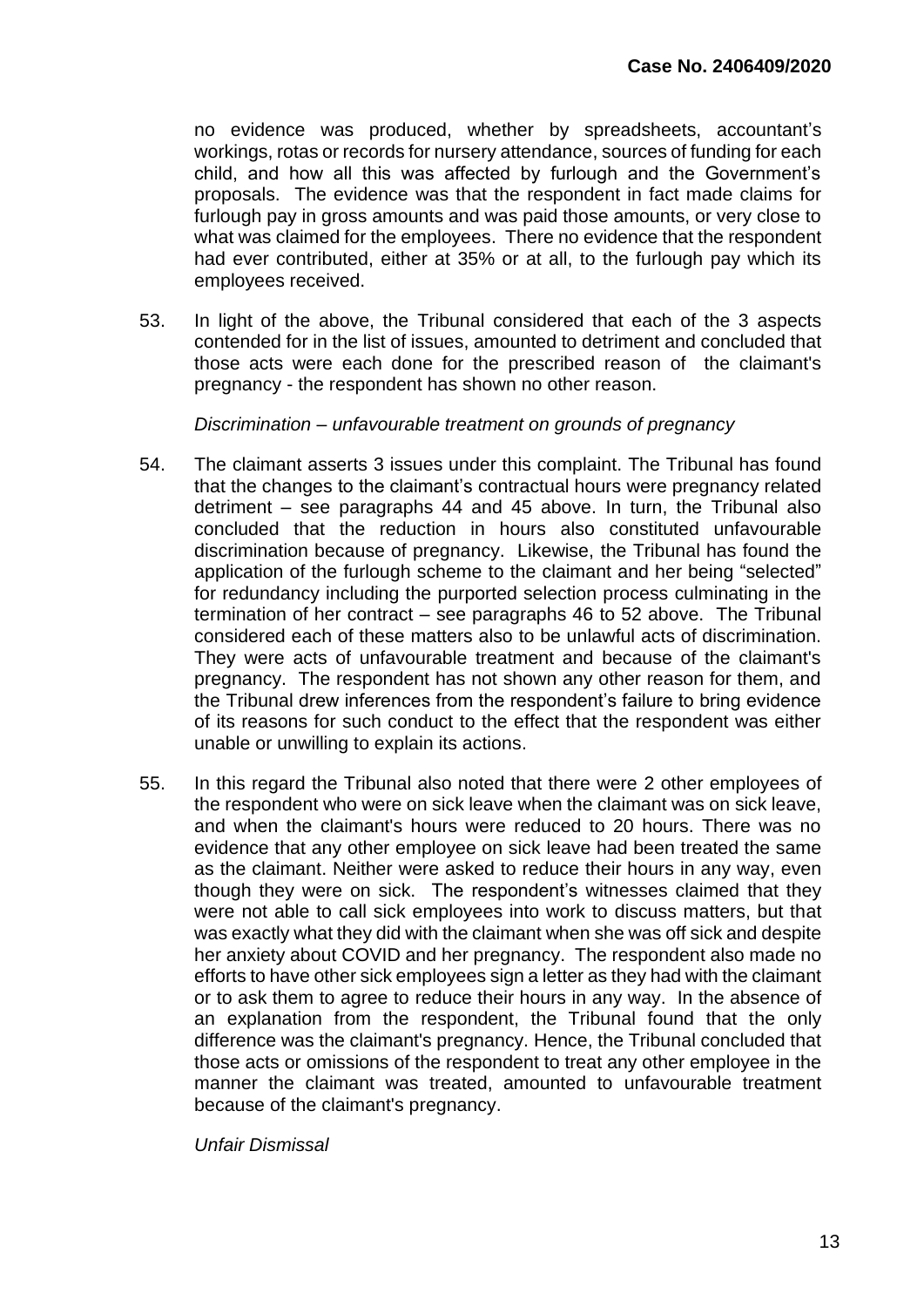- 56. In approaching a claim of automatic unfair dismissal, the Tribunal only has to answer the question of what was the reason (or the principal reason) for the claimant's dismissal. The respondent's case was that there was a redundancy situation, which necessitated a reduction in staff and costs. The Tribunal accepted that, in light of the COVID-19 pandemic, UK Government restrictions on the population/working arrangements meant and a consequent reduction in children coming to nurseries. Arguably, therefore, the respondent faced a redundancy situation. However, it faced that situation in March 2020. By 20 April 2020, the numbers of children attending the nursery each day had stabilised. The claimant was by then on furlough with other employees at no cost to the respondent. What happened then was that Ms Costello simply rang up the claimant and announced her dismissal as redundant. From the evidence presented, the Tribunal considered that the respondent dressed up the claimant's dismissal by constructing a redundancy process which either never took place or took place after the respondent has made its decision to dismiss the claimant. In any event, there was no warning of or consultation about redundancies, as might ordinarily be expected, particularly in a small and apparently close-knit workforce. Rather, the respondent sought to use "redundancy" in an effort to justify the claimant's dismissal.
- 57. The Tribunal also found it telling that it was only on Friday 24 April 2020, after announcing the claimant's dismissal on the Monday before, that Ms Costello told the claimant that she had been advised to give reasons for the dismissal by an HR adviser and, on that same day, the redundancy selection matrix was compiled. In reaching this conclusion, the Tribunal rejected the verbal testimony of the respondent's witnesses to the effect that they had run the process earlier in that week. The evidence pointed to the contrary, namely that Ms Costello's telephone call to the claimant, her explanations and the matrix were all a reaction to the Facebook posts, by the claimant about her dismissal, and the reactions to them by the wider Facebook community, which may have included parents or other staff, when none of the staff had been told about the suggested redundancy situation and none of whom were aware of any selection process being undertaken even though some had been included in the selection matrix. In those circumstances, the Tribunal considered that the respondent produced its selection matrix at that stage in a further attempt to justify its actions post-event.
- 58. Further, it was the respondent contention, during this hearing but not previously pleaded, that the timing of the claimant's dismissal was because of what was said in the 'Nursey World' article. The Tribunal has read that article with care. Despite what the respondent contended, nowhere in the article are nurseries advised to make employees redundant. The respondent offered no other reason for the timing of the claimant's dismissal beyond a belief that it might have to subsidise the wages of those on furlough. That belief was erroneous and, of itself, does not explain why only the claimant was made redundant and not more or other employees, especially as all other employees, except the cleaner, were in receipt of more furlough pay than the claimant was. Several staff had worked for the respondent for less than 2 years and so would not have been entitled to a statutory redundancy payment